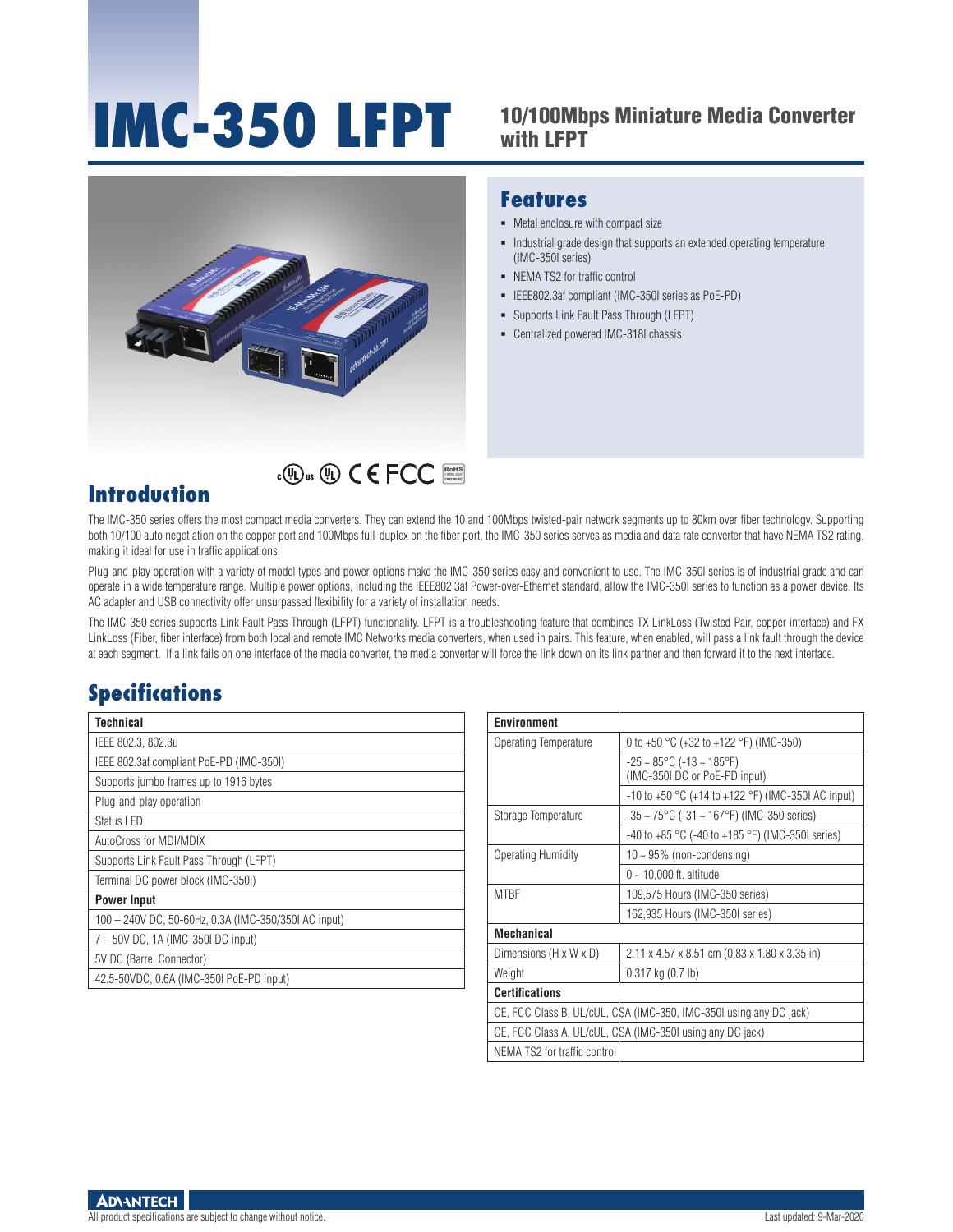#### IMC-350 LFPT



### **Ordering Information**

#### 10/100 Mbps Miniature Media Converter

| <b>Part Number</b> | <b>Optical Mode</b> | Wavelength  | <b>Distance</b> | <b>Optical Connector</b> | <b>Power Adapter</b>     |
|--------------------|---------------------|-------------|-----------------|--------------------------|--------------------------|
| IMC-350-M8ST-PS-A  | Multi-Mode          | 850 nm      | 2 km            | <b>ST</b>                | Yes                      |
| IMC-350-M8ST-A     | Multi-Mode          | 850 nm      | 2 km            | <b>ST</b>                | $\overline{\phantom{a}}$ |
| IMC-350-M8-PS-A    | Multi-Mode          | 850 nm      | 2 km            | <b>SC</b>                | Yes                      |
| IMC-350-M8-A       | Multi-Mode          | 850 nm      | 2 km            | <b>SC</b>                | ٠                        |
| IMC-350-MMST-PS-A  | Multi-Mode          | 1300 nm     | 5 km            | <b>ST</b>                | Yes                      |
| IMC-350-MM-PS-A    | Multi-Mode          | 1300 nm     | 5 km            | <b>SC</b>                | Yes                      |
| IMC-350-SEST-PS-A  | Single-Mode         | 1310 nm     | 40 km           | <b>ST</b>                | Yes                      |
| IMC-350-SE-PS-A    | Single-Mode         | 1310 nm     | 40 km           | <b>SC</b>                | Yes                      |
| IMC-350-SL-PS-A    | Single-Mode         | 1310 nm     | 80 km           | SC                       | Yes                      |
| IMC-350-SSMT-PS-A  | Single-Strand       | 1310T/1550R | 2 km            | <b>SC</b>                | Yes                      |
| IMC-350-SSMR-PS-A  | Single-Strand       | 1550T/1310R | 2 km            | <b>SC</b>                | Yes                      |
| IMC-350-SST-PS-A   | Single-Strand       | 1310T/1550R | 20 km           | SC                       | Yes                      |
| IMC-350-SSR-PS-A   | Single-Strand       | 1550T/1310R | $20 \text{ km}$ | <b>SC</b>                | Yes                      |
| IMC-350-SFP-PS-A   | Various             | Various     | Various         | <b>SFP</b>               | Yes                      |
| IMC-350-MMST-A     | Multi-Mode          | 1300 nm     | 5 km            | <b>ST</b>                | $\overline{\phantom{a}}$ |
| IMC-350-MM-A       | Multi-Mode          | 1300 nm     | 5 km            | SC                       |                          |
| IMC-350-USB-A      | Multi-Mode          | 850 nm      | 2 km            | SC                       | Powered by USB           |
| IMC-350-SEST-A     | Single-Mode         | 1310 nm     | 40 km           | <b>ST</b>                |                          |
| IMC-350-SE-A       | Single-Mode         | 1310 nm     | 40 km           | SC                       | $\overline{\phantom{a}}$ |
| IMC-350-SL-A       | Single-Mode         | 1310 nm     | 80 km           | <b>SC</b>                | $\overline{\phantom{a}}$ |
| IMC-350-SFP-A      | Various             | Various     | Various         | <b>SFP</b>               | $\overline{\phantom{a}}$ |